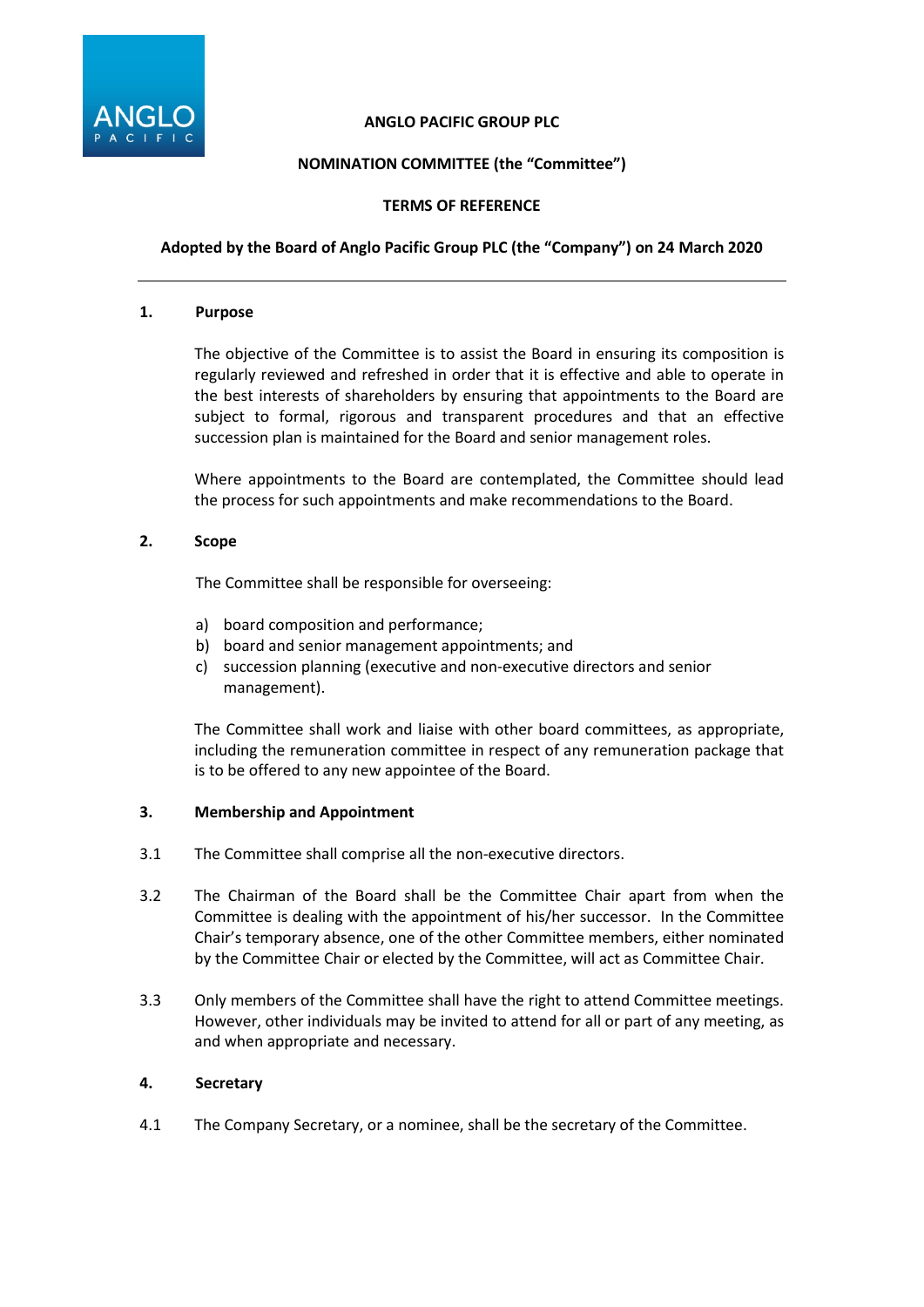### **5. Quorum**

- 5.1 A quorum of the Committee shall comprise any two Committee members.
- 5.2 Members of the Committee may attend in person or participate by other means, including teleconference or video conference.

# **6. Meetings**

- 6.1 The Committee shall meet not less than twice a year, and at other such times as any member, or the secretary of the Committee, shall require.
- 6.2 The Secretary of the Committee shall ascertain, at the beginning of each meeting the existence of any conflicts of interest and minute them accordingly.
- 6.3 The Secretary shall minute the proceedings and resolutions of all Committee meetings, including the names of those present and in attendance.
- 6.4 Minutes of Committee meetings shall be circulated promptly to all members of the Committee and, once agreed, to all other members of the Board, unless in the opinion of the Committee Chairman it would be inappropriate to do so.

## **7. Notice of Meetings**

- 7.1 Meetings of the Committee shall be called by the secretary of the Committee at the request of the Committee Chair.
- 7.2 Unless otherwise agreed, notice of each meeting confirming the venue, time and date together with an agenda of items to be discussed shall be circulated to each member of the Committee. Supporting papers shall be sent to Committee members and to other attendees, as appropriate, at the same time, unless the Committee Chair, determines that it would be inappropriate for any one or more individuals to receive them.
- 7.3 Notices, agendas and supporting papers can be sent in electronic form where the recipient has agreed to receive documents in such a way.

# **8. Reporting Procedures**

- 8.1 The Committee Chair shall report to the Board after each meeting on the matters discussed and the minutes of each Committee meeting shall be received by the full Board (as appropriate).
- 8.2 The Committee will report to the Board on its work in discharging its responsibilities during the year and the outcomes of its formal annual evaluation and provide a report on the work of the Nomination Committee for inclusion in the Annual Report. The report should include:
	- a) a description of the Committee's process used in relation to appointments and its approach to succession planning and how both support developing a diverse pipeline;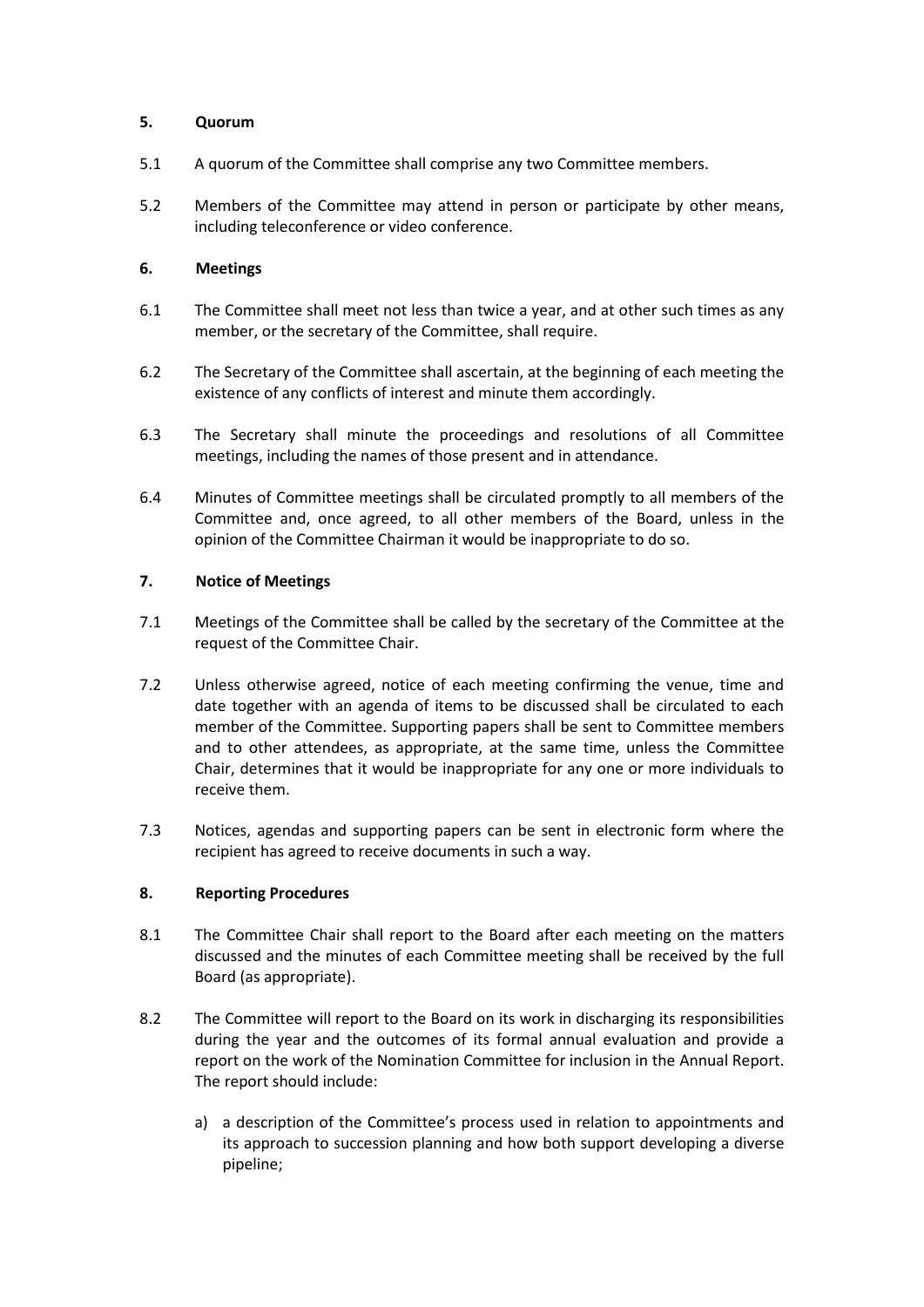- b) if not covered elsewhere in the Annual Report, a description of how the Board evaluation has been conducted, the nature and extent of an external evaluator's contact with the Board and individual directors, the outcomes and actions taken, and how it has or will influence Board composition;
- c) a description of the policy on diversity and inclusion, its objectives and linkage to Group strategy, how it has been implemented and the progress on achieving the objectives;
- d) a description of the gender balance of those in senior management and their direct reports;
- e) identify any external search agency used by the Company, alongside a statement of whether it has any connection with the Company or individual directors; and
- f) if external advertising or search consultancy advice has not been used for the Chairman of the Board or independent non-executive director appointments, give reasons for this.
- 8.3 The Committee Chair (or another Committee member nominated by the Committee Chair) will attend the annual general meetings to respond to any shareholder questions on the Committee's activities.
- 8.4 The Committee Chair should seek engagement with shareholders on significant matters related to their area of responsibility.

### **9. Delegation**

- 9.1 The Committee has the delegated authority of the Board in respect of the functions and powers in these terms of reference. The Committee may sub-delegate any or all of its powers and authority as it thinks fit, including, without limitation the establishment of sub-committees to analyse particular issues or themes and to report back to the Committee.
- 9.2 Where appropriate to ensure the ongoing operating efficiency of the Committee, the Committee may delegate responsibility to the Committee Chair to execute decisions on its behalf. In these instances, the Committee Chair would, where appropriate solicit the views of fellow Committee members.

### **10. Resources**

- 10.1 The Committee has full authority and resources to investigate all matters falling within its terms of reference and accordingly, the Committee may:
	- (a) obtain, at the Group's expense, any external independent professional or expert advice, as it considers necessary in connection with its purpose and, if required, secure the attendance of such advisors at its meetings; and
	- (b) have such direct access to the Group's resources as it may reasonably require including access to management.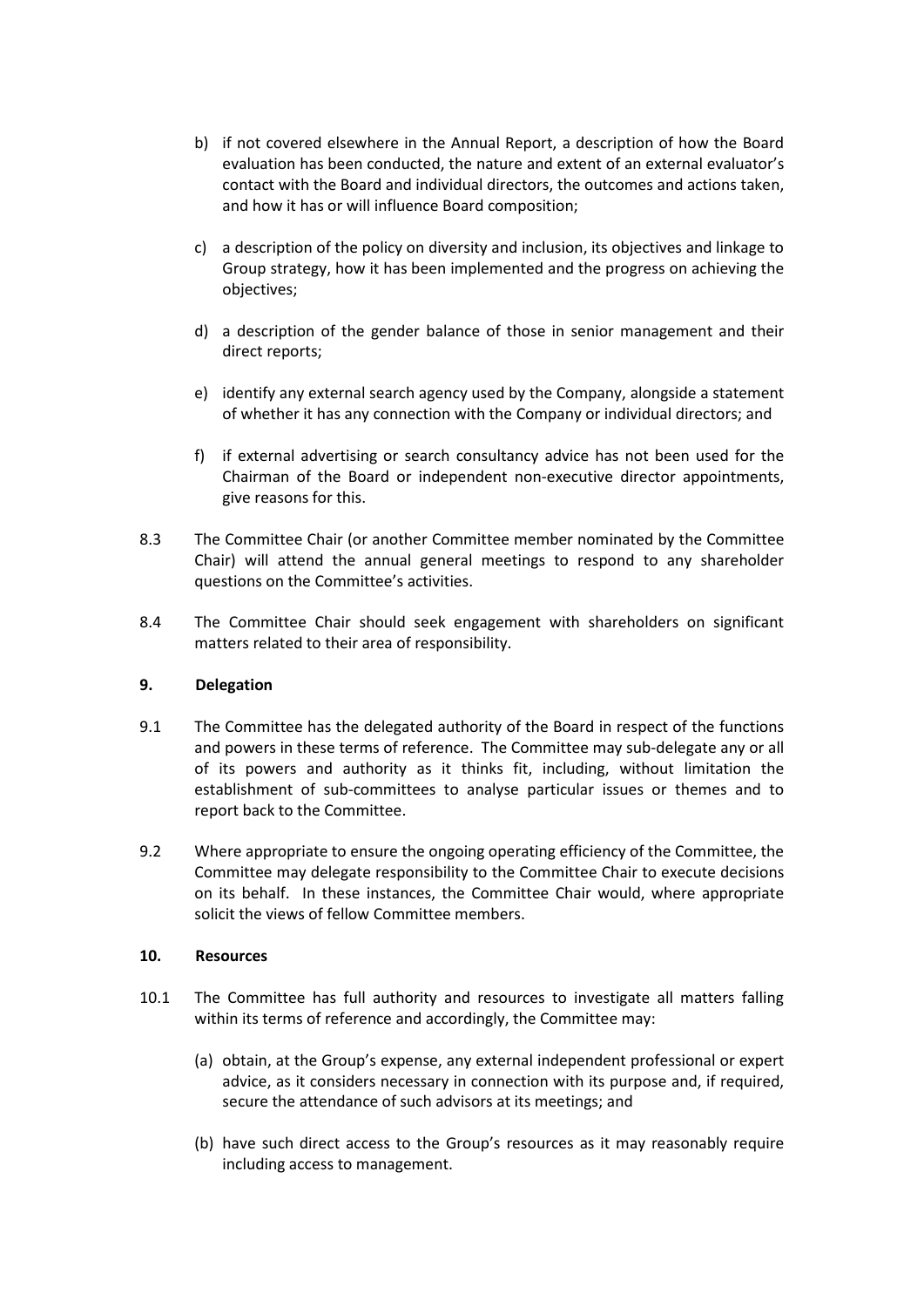### **11. Review and Evaluation**

The Committee will undertake a formal annual evaluation of its effectiveness, including the role and responsibilities of the Committee, its organisation and effectiveness and the qualifications of its members. This shall include a review of these terms of reference.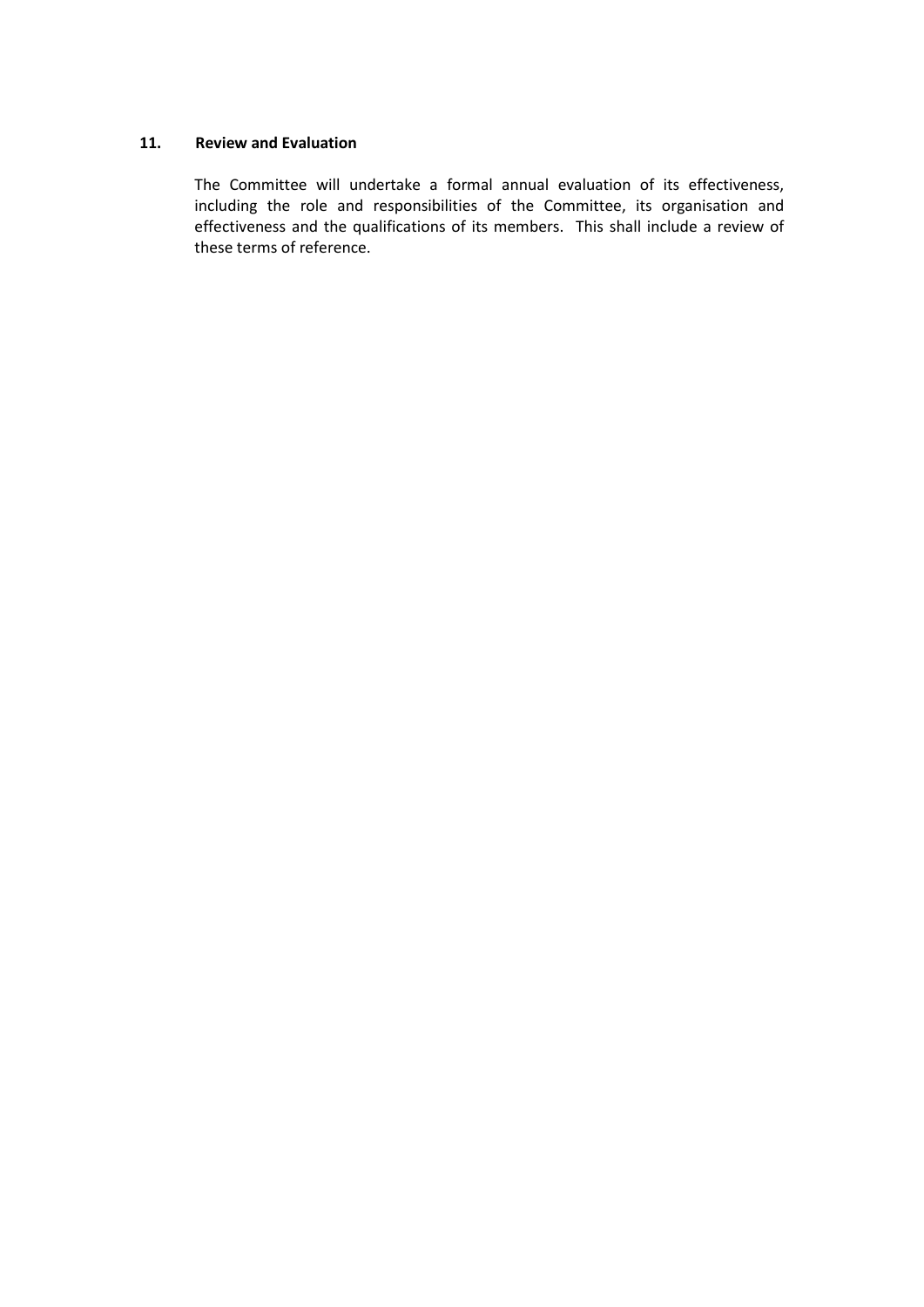### **Appendix - Committee Responsibilities**

#### **Board Composition and Performance**

- 1. To review regularly the structure, size and composition of the Board and make recommendations to the Board with regard to the mix of skills, knowledge, experience, independence and diversity. Consideration should be given to the length of service of the Board as a whole, and how best its membership can be regularly refreshed. In doing so, the Committee will conduct a regular and proactive process of planning and assessment, taking into account the Group's strategic priorities and the main trends and factors affecting the long-term success and future viability of the Group.
- 2. To develop and recommend to the Board processes for the evaluation of the Board's overall performance and effectiveness, as well as that of its committees and individual directors. To review the results of the performance evaluation of the Board.
- 3. To ensure the evaluation of the Board's overall performance and effectiveness is externally facilitated at least every three years.
- 4. To review annually the time required to be committed to Group business by nonexecutive directors.
- 5. To review any proposed appointment of any executive director or other members of senior management to external non-executive roles and to make recommendations to the Board, having regard to the recommendation of the Corporate Governance Code 2018 (the "**Code")** that full-time executive directors should not take on more than one non-executive directorship in a FTSE 100 company or other significant appointment.
- 6. For both existing members of the Board and potential new appointments to the Board, review other non-executive and executive director positions held or proposed to be held by the relevant individuals and their consequent time availability to ensure that: (a) those relevant individuals have sufficient time to devote to their Board and Committee roles; and (b) any actual or perceived conflicts of interest arising from such external appointments are managed appropriately in accordance with the Company's Conflicts of Interest Policy, including any situational conflicts for the purposes of the UK Companies Act.
- 7. To require non-executive directors to apply to the Board for approval before undertaking additional external appointments and to consider as part of that process whether the number and scale of other appointments that the Chairman of the Board and/or any other non-executives is/are taking on may compromise their effectiveness.
- 8. Subject to paragraph 5 above, to authorise the Committee Chair, acting jointly with the Company Secretary and having also consulted with the Chief Executive Officer, to approve Board members taking on additional external appointments and assignments from time to time and as appropriate.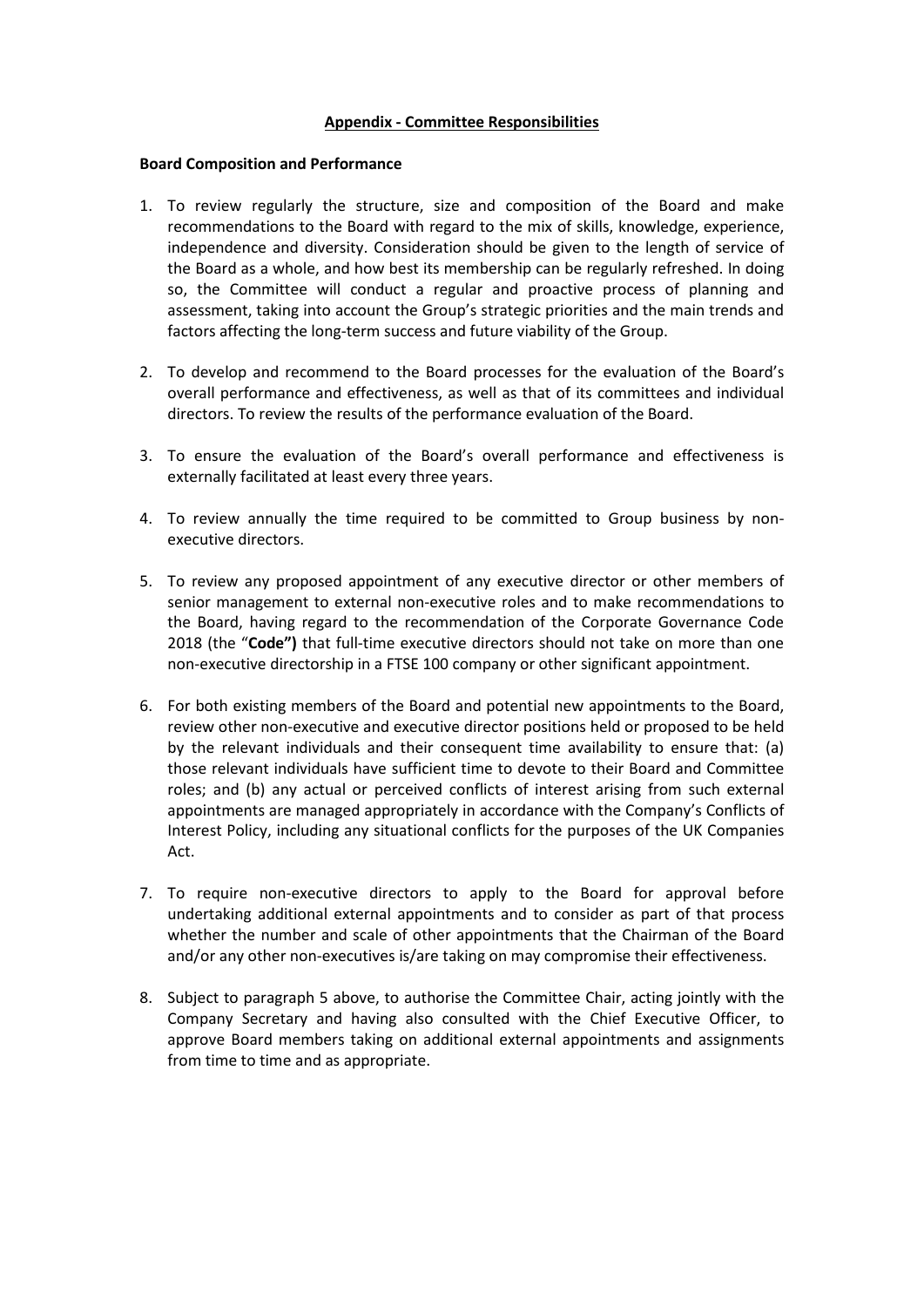9. To have regard to the provisions of the Code stating the Chairman of the Board should not remain in post beyond nine years from the date of their first appointment to the Board, noting the acknowledgment in the Code that this period can be extended for a limited time to facilitate effective succession planning and the development of a diverse Board, particularly where the Chairman of the Board was an existing non-executive director on appointment.

### **Board and Senior Management Appointments**

- 1. To evaluate the balance of skills, knowledge, experience, independence and diversity on the Board, and the future challenges affecting the business and, in the light of this evaluation, prepare a description of the role and capabilities required for a particular appointment (including the time commitment expected). It is important that this includes a proper assessment of values and expected behaviours.
- 2. To lead the process for appointments to both the Board and senior management positions.
- 3. To nominate for the consideration of the Board potential candidates to fill executive and non-executive director vacancies as and when they arise. Open advertising and/or an external search consultancy should generally be used for the appointment of the Chairman of the Board and non-executive directors.
- 4. To oversee the recruitment process for new non-executive directors including:
	- a. by identifying and nominating candidates from diverse backgrounds to fill vacancies and as when they arise; and
	- b. the formal assessment of each candidate and final selection process.
- 5. To require, before appointment, new appointees, including the Chairman of the Board, to disclose other significant commitments to the Board indicating the time commitment involved.
- 6. To recommend to the Board for approval, the membership of Board committees as appropriate, in consultation with the Chairman of the Board and the respective committee chairs, having taken into account the technical skills and knowledge required by the Board committees.
- 7. Having given due regard to their performance and ability to continue to contribute to the Board (in the light of the skills, knowledge, experience, independence and diversity required), to recommend to the Board the re-appointment of any non-executive director at the conclusion of their specified term of office, or the election or re-election of directors by shareholders.
- 8. To consider proposals, in relation to a director, for the dismissal, retirement, nonreappointment or any substantial change in their duties or responsibilities or the term of their appointment.